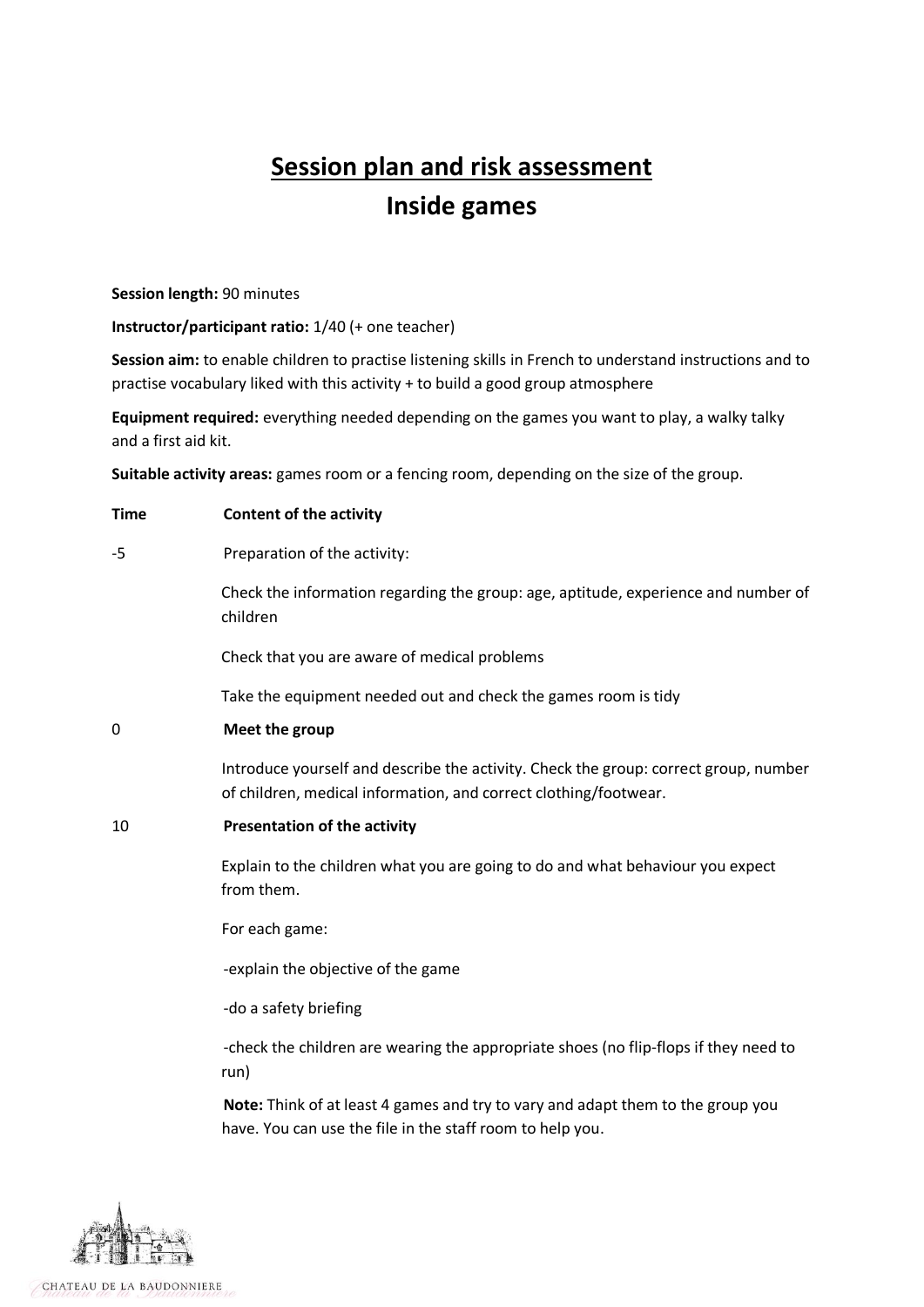Adapt your games for the space you have and the number of participants (don't make 40 children run around in a narrow room).

Think about the continuity of your activity and the links between the games to keep a good rhythm. That will help you to keep control of the group.

During the games make sure you keep control of the group and that you don't "overexcite" them. Be ready to interact if there are any problems and check that the children aren't cheating.

Stay active. You can play with the group but don't forget you are RESONSIBLE for the activity.

If you do a competition, don't let the children pick their teams. Try to keep the scores as close as possible to keep all the children motivated.

Remember to follow the intensity curve (see below) to have a good and appropriate rhythm for your session (remember - finish with a calmer game at the end of the evening).



## Intensité

85 Review the activity and thank the group. Guide the group back to the château if needed.

90 **Tidying**

Put the equipment back in the right place.

Note down what games you did on the school's programme.



CHATEAU DE LA BAUDONNIERE